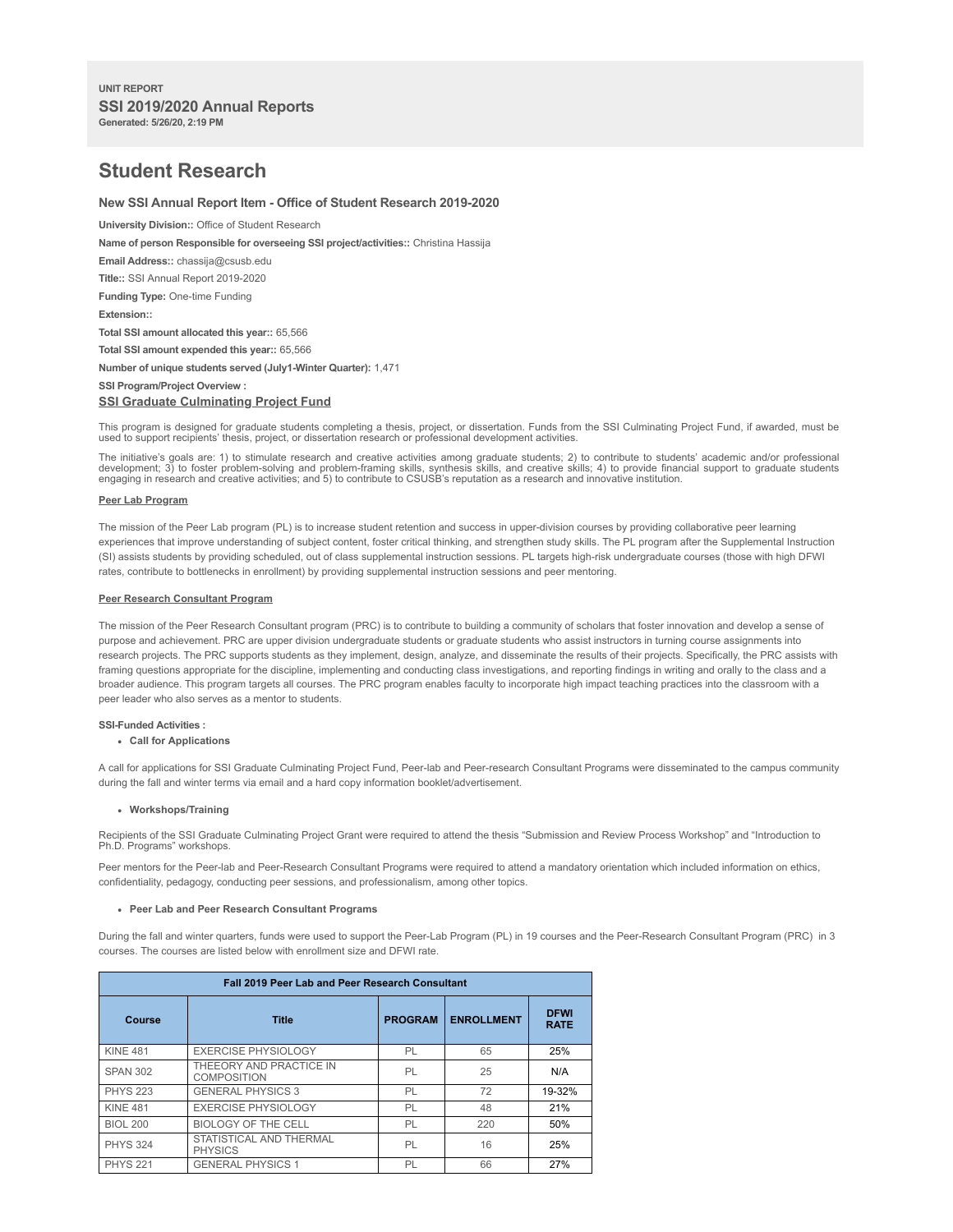| <b>BIOL 300</b>  | <b>CELL PHYSIOLOGY</b>                                 | PL         | 48  | 11%      |
|------------------|--------------------------------------------------------|------------|-----|----------|
| PYSCH 433        | EXPERIMENTAL PSYCHOLOGY:<br><b>BIOLOGICAL</b>          | PL         | 20  | N/A      |
| <b>ENG 311</b>   | <b>ENGLISH LINGUISTICS</b>                             | PL         | 40  | 10%      |
| <b>MATH 301A</b> | <b>FUNDAMENTAL CONCEPTS</b><br>ARITHMETIC AND GEOMETRY | PL         | 30  | 21%      |
| <b>BIOL 300</b>  | CELL PHYSIOLOGY                                        | PL         | 55  | 19.20%   |
| <b>MUS 387</b>   | <b>OPERA THEATRE 1</b>                                 | PL         | 15  | $\Omega$ |
| CHEM 221A        | <b>OGRANIC CHEMISTRY 1</b>                             | PL         | 180 | $>30\%$  |
| <b>BIOL 513</b>  | <b>MICROSCOPY</b>                                      | <b>PRC</b> | 24  | $\Omega$ |
| <b>KINE 480</b>  | <b>BIOMECHANICS</b>                                    | <b>PRC</b> | 60  | 5%       |
| SOC 301          | <b>QUALITATIVE RESEARCH</b>                            | <b>PRC</b> | 50  | 6%       |
| <b>HD 480</b>    | ADVANCED HUMAN DEVELOPMENT                             | PL         | 65  | 8%       |
| BIOLL 300        | <b>CELL PHYSIOLOGY</b>                                 | PL         | 50  | 17%      |
| <b>SPAN 318</b>  | <b>TECHNIQUES LIT STUDY &amp;</b><br><b>ANALYSIS</b>   | PL         | 25  | N/A      |

| Winter 2020 Peer Lab and Peer Research Consultant |                                                          |                |                   |                            |  |  |
|---------------------------------------------------|----------------------------------------------------------|----------------|-------------------|----------------------------|--|--|
| Course                                            | <b>Title</b>                                             | <b>PROGRAM</b> | <b>ENROLLMENT</b> | <b>DFWI</b><br><b>RATE</b> |  |  |
| <b>PSYC 311</b>                                   | <b>INTRODUCTION TO EXPERIMENTAL</b><br><b>PSYCHOLOGY</b> | PL             | 180               | 25%                        |  |  |
| <b>CHEM 222</b>                                   | <b>TECHNIQUES LIT STUDY &amp;</b><br><b>ANALYSIS</b>     | PI             | 100               | 30%                        |  |  |

## **Application Processing**

Applications for all programs were collected and processed using pre-selected criteria. Applications were reviewed by the OSR Awards Committee, and awardees were selected based on rubric scoring.

# **Obligations**

All recipients of the SSI Graduate Culminating Project Grant were expected to participate in the annual "Meeting of the Minds" Symposium.

# **Progress Toward Outcomes/Cumulative Findings::**

All funds have been dispersed and programs were run. **1,471 students were served overall.**

SSI Graduate Culminating Project Grant – 17 students served (\$32,687.00)

Peer Research Consultant – Total = 134 (134 students served in Fall 2019 and 153 served in Spring 2019)

Peer Lab Program – Total = 1,320 ( 1,040 students served in Fall 2019 and in 280 in Winter 2019)

## Attached Files

# Copy of PC\_PL\_GPA\_Retention\_Graduation\_F19.xlsx

**Recommendations for Continuous Improvement Efforts: :**

We are hoping to continue to receive funding to support all 3 programs next year. Our programs have great interest. For the SSI Graduate Culminating Project Grant we received a total of 21 and were able to fund 17 proposals. For the Peer Lab and Peer Research Consultant Programs, we received a total of 63 applications during the 2019-2020 AY and were able to fund programs for 22 courses. We anticipate our application numbers to increase by 5% in the next academic year.

# **Resources for Continuous Improvement Efforts:**

Additional funding is needed to better meet the demand for these programs.

# **Challenges:**

There were no challenges for the SSI Graduate Culminating Project Grant or Peer-lab and Peer-research Consultant Programs this year. We believe we resolved issues encountered in prior years. Specifically, with the SSI Graduate Culminating Project Grant we ensured that all funds will be spent by the end of the fiscal year and that recipients were well-informed of this requirement. That said, we did receive a higher number of applications for all three programs than we could fund, so if there is an opportunity to receive additional funding next year we would eagerly accept those monies, and they would be well-used.

**Budget Summary:**

See attached.

Attached Files <sup>t</sup> Copy of SSI Annual Report Budget Summary \_SSICUL 2019-2020.xlsx **Check-in/Utilization Data:**

See attached outcome data from peer lab and peer consultant programs.

**Feedback on Reporting: Providing Department:** Student Research

**Office of Student Research SSI 2019-2020**